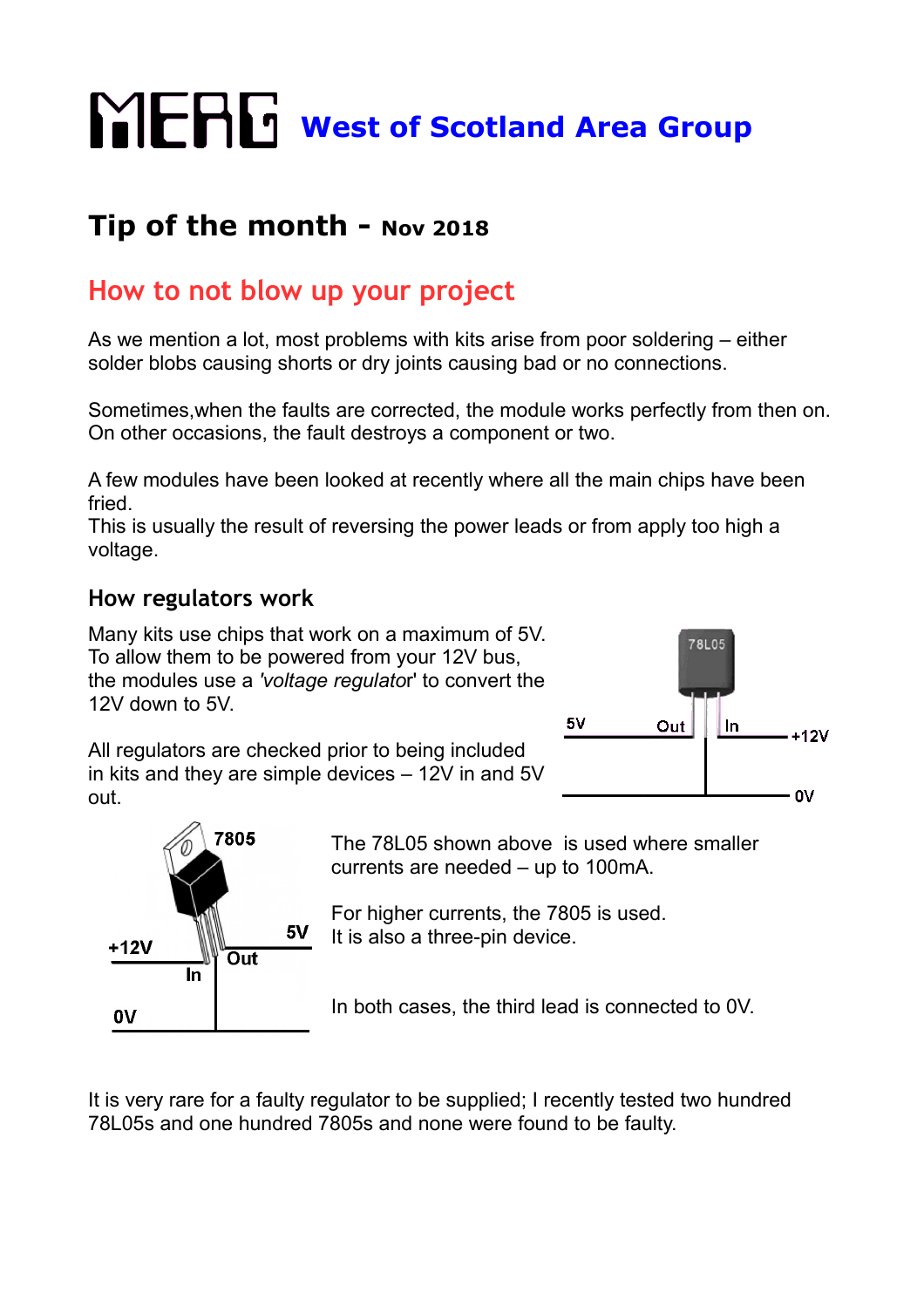#### **What can go wrong**

The correct orientation and proper soldering of the voltage regulator can prevent a nasty accident.

If you forget to solder the third lead, or make a dry joint or intermittent connection, the output voltage will rise to the input voltage – i.e. 12V and **12V out**.



If you mistakenly solder in the regulator the wrong way round, you also end up with 12V being applied to the rest of circuit.

So, make sure you:

- have the regulator fitted the correct way round.
- have good soldered joints on the regulator's leads
- check the voltage coming out of the regulator before plugging in the module's chips.

#### **Reverse problems**

To prevent problems caused by connecting the power supply the wrong way, the module can be fitted with an 'idiot diode'.

Some kits, such as PMP17 Automatic Signals, have a 1N4001 diode in series with the incoming supply voltage.



The diode only allows current to pass in one direction.

If you connect the power supply the correct way round, current is allowed to pass and the circuit works as normal.

If, however, you mistakenly connect the power the wrong way round, the diode prevents current from flowing and saves the circuit.

Not that we would be so careless as to connect the power in reverse!!!!